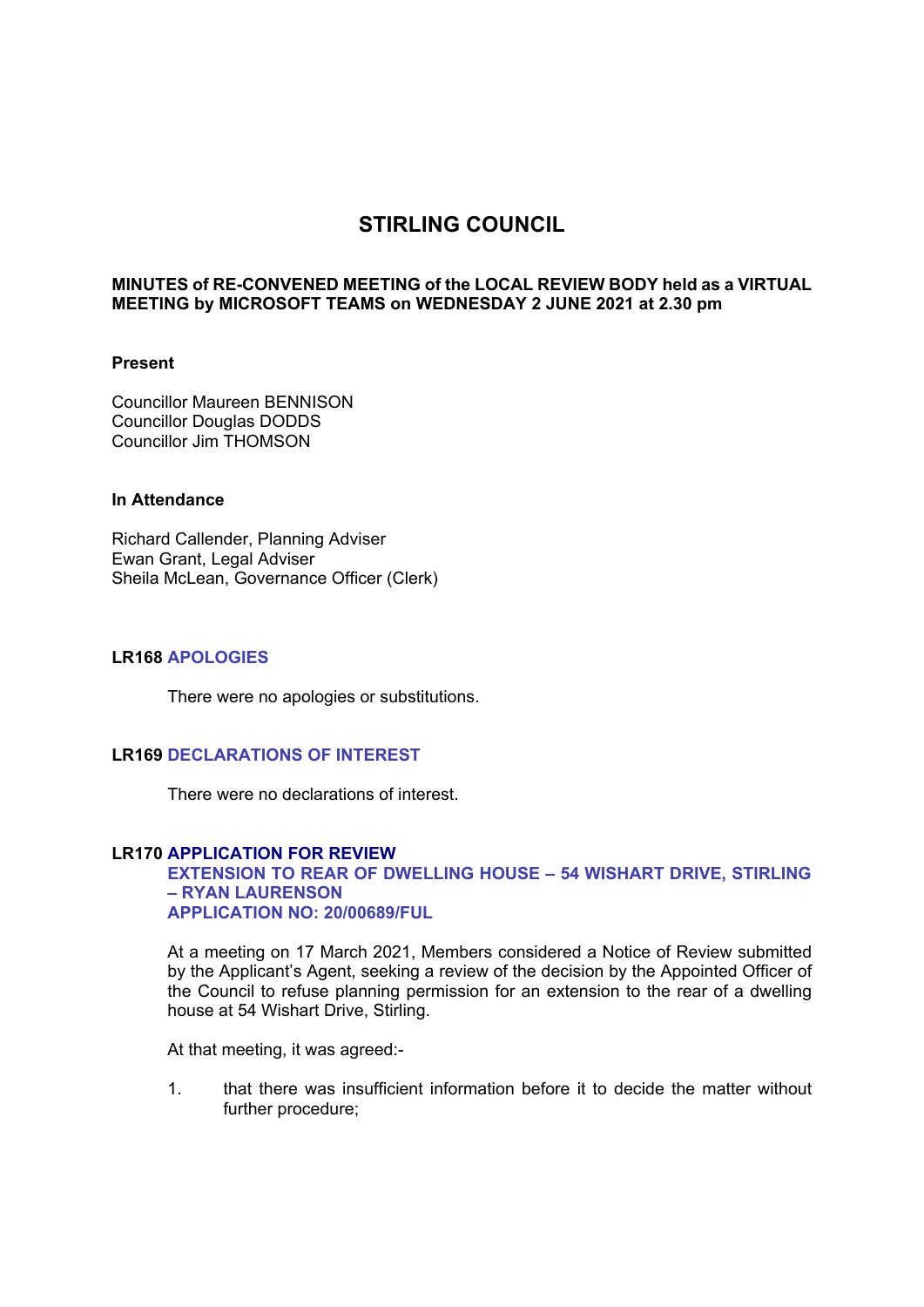- 2. that a site visit take place, such visit to be carried out by the Planning Adviser in accordance with the advice given by the Scottish Government's Chief Planner and subject to compliance with Stirling Council's Covid-19 site visit hazard control measures, for the purposes of:
	- i) presenting a video of the application site to a subsequent meeting, and
	- ii) to accurately determine the position and size of an outbuilding within the adjacent property in 52 Wishart Drive to allow the Local Review Body to properly determine the impact of the extension on the amenity of this property.
- 3. that the matter be duly referred to a future meeting of the Local Review Body.

The Planning Adviser described the proposal, the reasons for the Appointed Officer's decision and the grounds for the Notice of Review, and answered a number of questions from Members. Members were advised that, since the Notice of Review had been submitted, the property had been sold, however this was not material to consideration of the Review.

The Planning Adviser presented a video recording following a site visit carried out as agreed under (2) above and a further presentation showing location details and photographs of the site.

# **Decision**

The Local Review Body agreed:-

- 1. that there was sufficient information before it to decide the matter without further procedure;
- 2. that, having considered the Notice of Review and other supporting documents submitted by the Applicant and the other papers submitted by the Planning Authority and information gained from the site visit video (presented in lieu of an accompanied site visit due to Covid 19 restrictions) and having regard to the whole circumstances, to refuse the review, for the following reasons:-

In the opinion of the Planning Authority, the proposed extension is contrary to Policy 1.1 on Site Planning, Policy 2.12: Residential Alterations and Extensions and Supplementary Guidance 12 (Residential Alterations and Extensions) in that:

- a. The footprint area of the house and the extension will occupy approximately 40% of the total site area; which is in excess of the 30% that is advised in the Council design guidance SG12. It is considered that the proposed extension would result in overdevelopment of the plot.
- b. The depth of the proposed extension of 5.1 metres, built along the common boundary, would be visually intrusive and have adverse impact on the amenity of the house and garden at No 52 Wishart Drive.
- 3. to remit to Officers to prepare and issue the Decision Notice.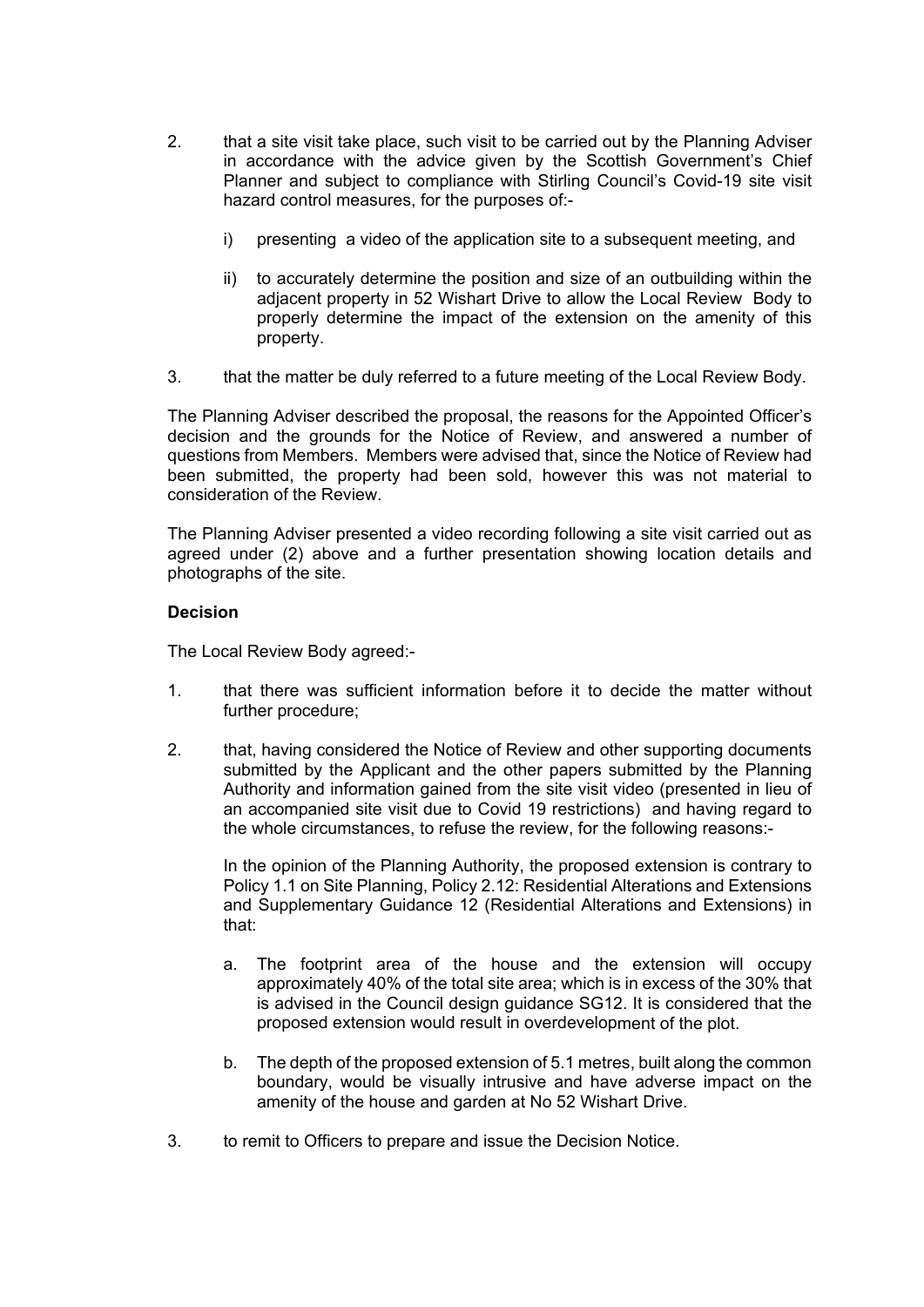# **LR171 APPLICATION FOR REVIEW ERECTION OF 2 NO. DWELLING HOUSES WITH GARAGES LAND ADJACENT AND EAST OF GLEN AN, MAIN STREET, THORNHILL MARGARET SIMPSON APPLICATION NO: 20/00632/PPP**

Members considered a Notice of Review submitted by the Applicant's Agent, seeking a review of the decision by the Appointed Officer of the Council to refuse planning permission for the erection of 2 No. dwelling houses with garages at land adjacent and east of Glen An, Main Street, Thornhill.

The Planning Adviser described the proposal, the reasons for the Appointed Officer's decision and the grounds for the Notice of Review, and answered a number of questions from Members. He provided a visual presentation which included location details and photographs of the site.

# **Decision**

The Local Review Body agreed:-

- 1. that there was sufficient information before it to decide the matter without further procedure;
- 2. that, having considered the Notice of Review and other supporting documents submitted by the Applicant and the other papers submitted by the Planning Authority and having regard to the whole circumstances, to refuse the Review, for the following reasons:-
	- 1. The proposed dwellings would result in coalescence of the existing settlement and row of houses east of the settlement boundary contrary to Policy 2.10 of the Stirling Local Development Plan 2018. There are no exceptional circumstances that have been identified to justify departure from Policy 2.10.
	- 2. The proposed dwellings would lead to the erosion of the integrity of the surviving original feu plots and would compromise the strong boundary enclosures (Green Edges) that seek to protect the Conservation Area and its setting. The proposed plots therefore fail to relate well to the pattern of existing development, boundary or landscape treatments within the Thornhill Conservation Area and fail to retain existing natural features that contribute to the character of the Conservation Area and/or its setting, contrary to Policy 7.2 (a)(i) and (ii) of the Stirling Local Development Plan 2018 and the Thornhill Conservation Area Character Appraisal.
- 3. to remit to Officers to prepare and issue the Decision Notice.